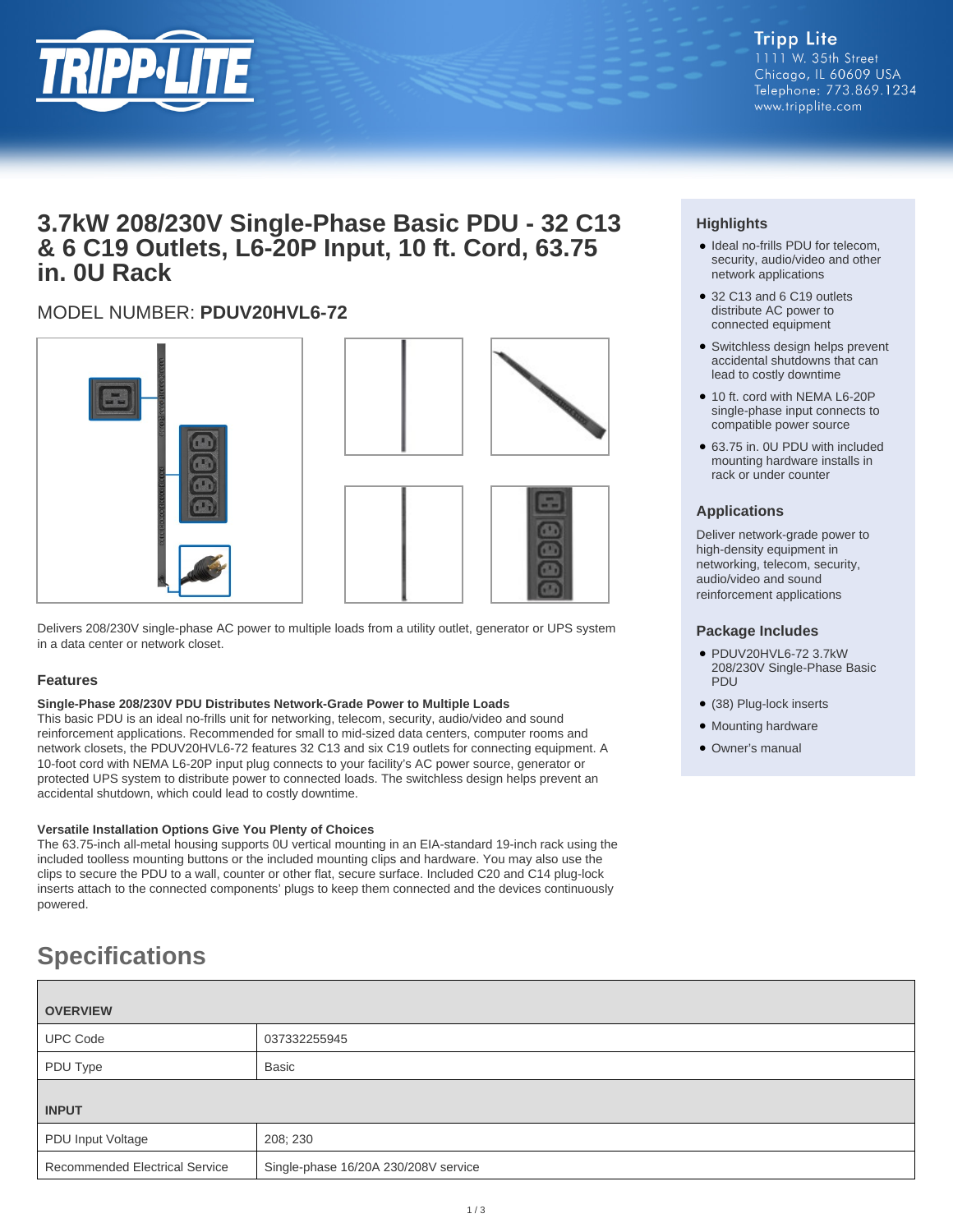

| Maximum Input Amps                 | 16                                                                                                                                    |  |
|------------------------------------|---------------------------------------------------------------------------------------------------------------------------------------|--|
| Maximum Input Amps Details         | Agency de-rated to 16A continuous                                                                                                     |  |
| PDU Plug Type                      | NEMA L6-20P                                                                                                                           |  |
| Input Phase                        | Single-Phase                                                                                                                          |  |
| Input Cord Length (ft.)            | 10                                                                                                                                    |  |
| Input Cord Length (m)              | 3.05                                                                                                                                  |  |
| <b>OUTPUT</b>                      |                                                                                                                                       |  |
| <b>Output Capacity Details</b>     | 3.7kW (230V), 3.33kW (208V) / 20A total capacity (Agency de-rated 16A); 16A max per C19 outlet; 12A max per<br>C <sub>13</sub> outlet |  |
| <b>Frequency Compatibility</b>     | 50 / 60 Hz                                                                                                                            |  |
| <b>Output Receptacles</b>          | (32) C13; (6) C19                                                                                                                     |  |
| <b>Output Nominal Voltage</b>      | 208/230V                                                                                                                              |  |
| <b>SURGE / NOISE SUPPRESSION</b>   |                                                                                                                                       |  |
| Automatic Shut-Off                 | No                                                                                                                                    |  |
|                                    |                                                                                                                                       |  |
| <b>PHYSICAL</b>                    |                                                                                                                                       |  |
| Material of Construction           | Metal                                                                                                                                 |  |
| Form Factors Supported             | Ou vertical installation in equipment racks, plus under-counter and wallmount                                                         |  |
| PDU Form Factor                    | Vertical (0U)                                                                                                                         |  |
| Shipping Dimensions (hwd / in.)    | 5.00 x 3.00 x 65.50                                                                                                                   |  |
| Shipping Weight (kg)               | 4.90                                                                                                                                  |  |
| Unit Dimensions (hwd / in.)        | 63.75 x 2.25 x 3.75                                                                                                                   |  |
| Unit Dimensions (hwd / cm)         | 162 x 5.7 x 9.5                                                                                                                       |  |
| Unit Weight (lbs.)                 | 8                                                                                                                                     |  |
| Unit Weight (kg)                   | 3.63                                                                                                                                  |  |
| <b>ENVIRONMENTAL</b>               |                                                                                                                                       |  |
| <b>Operating Temperature Range</b> | $OC - 40C (32F - 104F)$                                                                                                               |  |
| Storage Temperature Range          | -30°C to +50°C (-22°F to +122°F)                                                                                                      |  |
| <b>Relative Humidity</b>           | 5-95% non-condensing                                                                                                                  |  |
| Operating Elevation (ft.)          | $0-10,000$                                                                                                                            |  |
| Operating Elevation (m)            | 0-3000                                                                                                                                |  |
| <b>STANDARDS &amp; COMPLIANCE</b>  |                                                                                                                                       |  |
| <b>Product Certifications</b>      | RETIE (Colombia); NOM (Mexico); UL 60950-1                                                                                            |  |
| <b>Product Compliance</b>          | RoHS                                                                                                                                  |  |